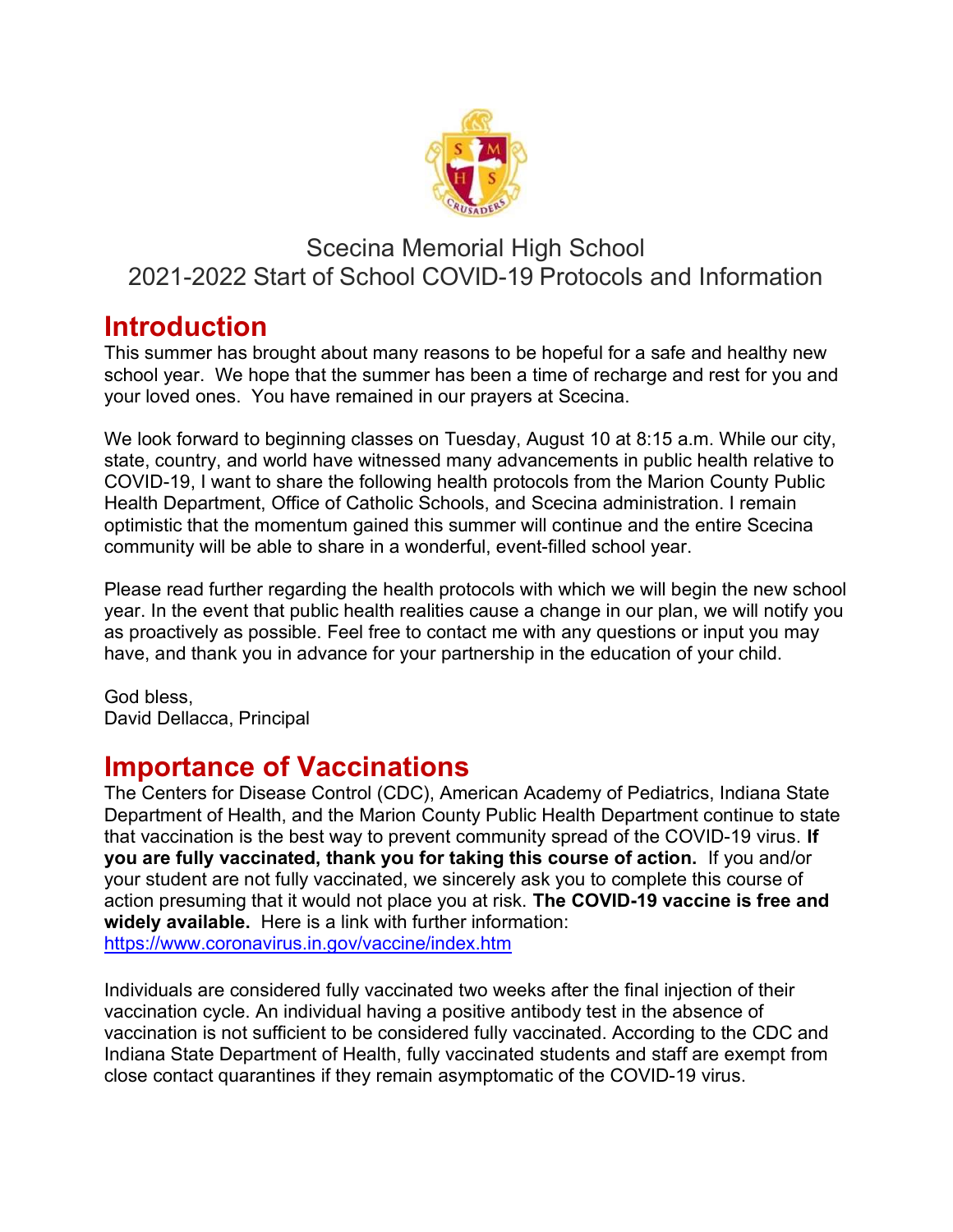## Disclosure Honesty

Throughout this document, the scenarios that are presented (and those yet to be known to us) will require honest and open dialogue as well as selfless individual choices made by staff, students, and family members. The success of the school year depends on this honest communication and reporting from affected person to the school nurse, or, if not available, to Mr. Dellacca (principal) or Mr. Therber (president).

## **Masks**

After consultation with the Marion County Public Health Department, the archdiocesan Office of Catholics Schools permits individual schools to recommend wearing masks while not requiring all students and staff to wear masks during the school day. This permission includes a strong appeal to unvaccinated persons to wear masks. Scecina joins in this appeal to unvaccinated persons. Therefore, Scecina is strongly recommending the use of masks by unvaccinated students and staff. Vaccinated students and staff may choose to wear a mask. Based on federal mandate, every student and staff member must wear a mask during a school-sanctioned bus ride to and from a school activity.

## **Distancing**

Classroom, cafeteria, and gym seating will maintain 3 feet of spacing between persons during the school day as guided by the Marion County Public Health Department's public health order.

Students will collaborate with their peers through group work, lab partners, classroom discussions, and interactive learning environments throughout the school day.

This spacing requirement is not in effect for spectator seating outside of the school day at school-sanctioned events and competitions.

### Remote Learning for COVID-related Absences

If and when necessary for a student to work from home for a specified period of time, Scecina is committed to supporting him or her. In such an event, your child's school counselor will work with our teachers and you and will communicate a remote learning plan for your child. This plan will include an overview of the expectations and resources available for each class.

Additionally, teachers will provide information at the beginning of the school year and will provide ongoing support to students so that each child is aware of expectations for completing coursework from home. As always, please reach out to your child's teacher or school counselor with any questions or concerns.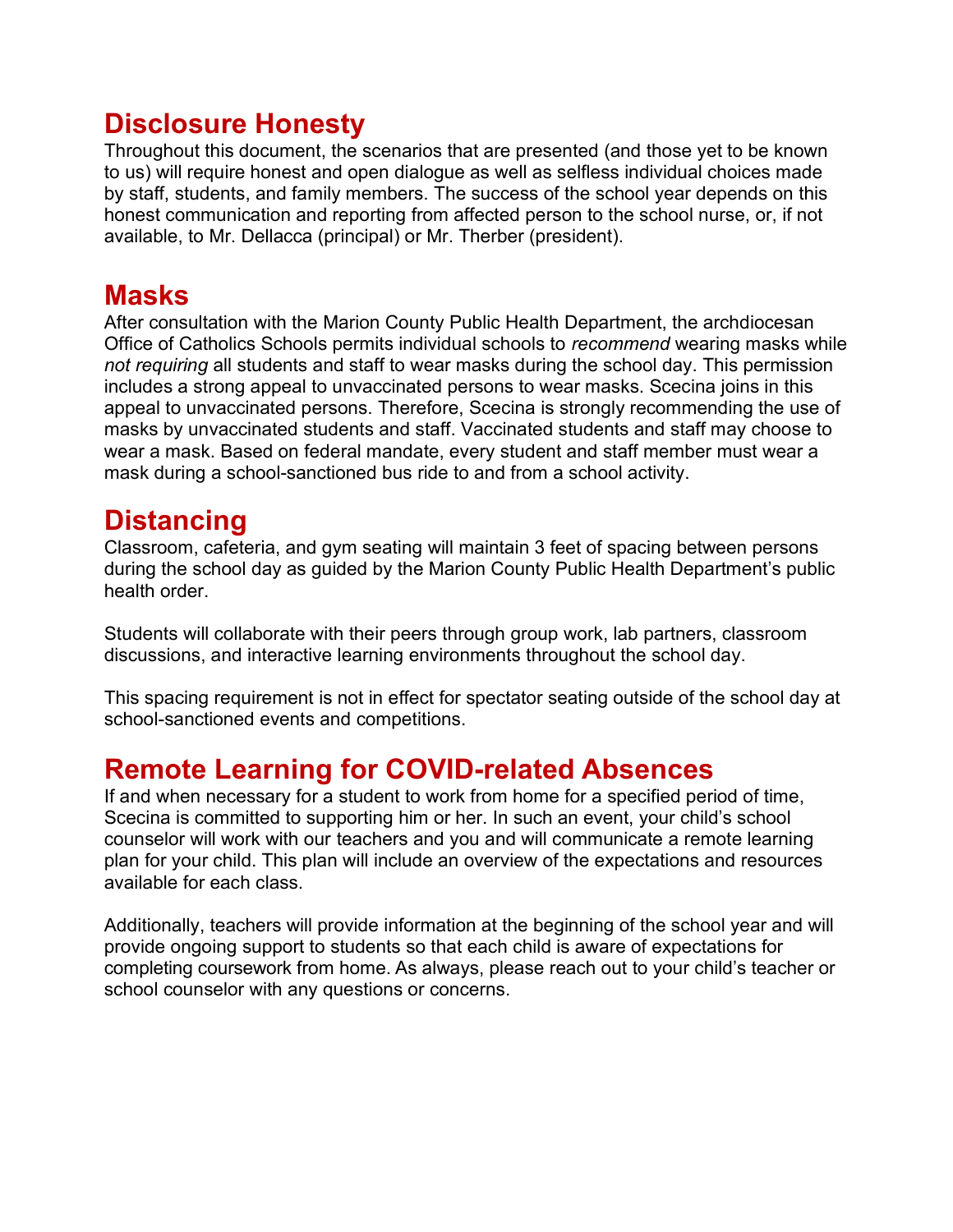# Approved COVID-19 Medically Supervised Tests

Any COVID-19 test results provided to the school must show evidence of the test being administered by a medical services provider under supervision of a medical professional. A medically supervised test result is the only type of result that will be accepted by the school. This documentation must be provided to the school nurse or main office in its entirety.

## School Nurse

Scecina Memorial is pleased to partner with Franciscan Health again during the 2021 – 2022 year to have a school nurse. Please note below important information relating to the role of the school nurse.

- Upon entry to the nurse's office, students and staff may be asked to wear a face mask. If this is the case, and the student or staff member does not have a face mask, Scecina will provide a face mask.
- If a student exhibits symptoms of COVID-19 upon check-in or during the school day, the student's parent/guardian will be contacted to pick up the student from Scecina as soon as possible. In these cases, students will be able to return to school once a negative medically supervised COVID-19 test result has been obtained and COVID-19 symptoms have improved or been resolved.
- If a family declines medically supervised COVID-19 testing requested by the school, the student will need to isolate at home for 10 days and be fever free for 24 hours without the use of medication before returning to school. If a parent presents documentation from a healthcare provider stating that a non-COVID-19 illness is the cause of symptoms, the school will follow the healthcare provider's recommendation.

# Daily Attendance and Use of Self-Screening Form

Scecina will continue to expect students and staff to remain home when experiencing symptoms associated with COVID-19.

Students and staff expectations include completing and submitting an electronic COVID-19 symptom self-screening form prior to arriving on campus every day for school and completing an electronic form prior to participating in sports or other activities, even if a screening form has been completed earlier in the day for school. Students and staff members are to stay home (for at least the day reporting occurs) and not attend practices, competitions, and activities for either or both of the following reasons:

- Exhibiting 2 or more unexplained symptoms associated with COVID-19, or
- An unvaccinated staff member or student experiences close contact (defined as a cumulative total of 15 minutes or more over a 24-hour period of time) with a person who is currently positive for COVID-19.

Students will check-in each morning upon arrival on campus for school at Door 1 (main office) or Door 3 (East gym entrance).

Click here to access the screening form for students. This form can also be found on the student page (https://scecina.org/students) and the parent page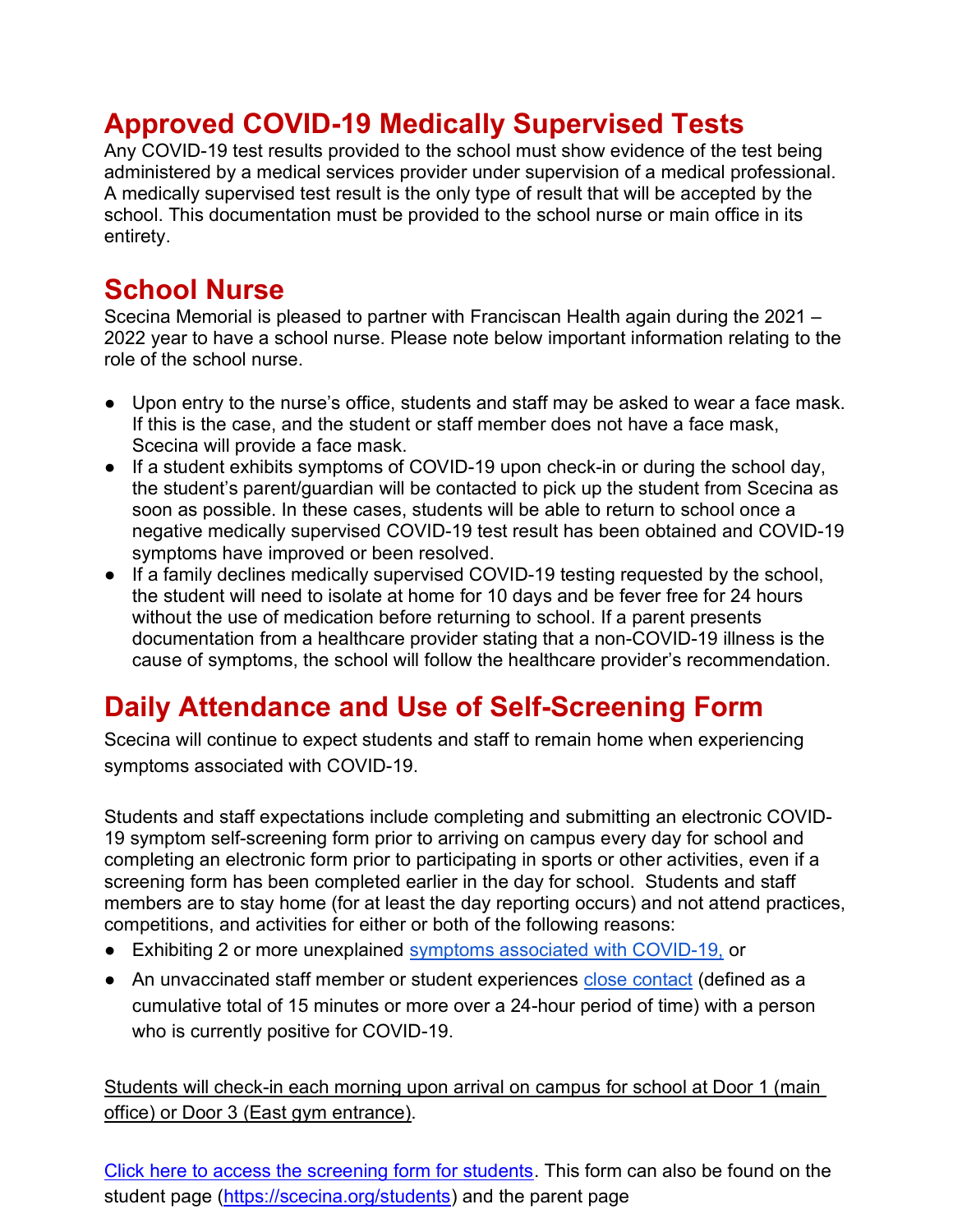(https://scecina.org/parents) of Scecina's website.

All student absences from school are to be reported to the main office at 317-356-6377 prior to the start of the school day, which is 8:15 a.m.

If a student or staff member must be absent due to exhibiting 2 or more symptoms associated with COVID-19, students and staff members will receive a follow-up call from our school nurse to discuss the person's symptoms and a plan for the person to return to school.

If a student or staff member tests positive for COVID-19 after taking a medically supervised COVID-19 test at any point during the school year, please report the positive test to the school nurse, or, if not available, the main office at 317-356-6377. It is essential that Scecina is notified immediately of a confirmed positive medically supervised test case to enable the school administration and nursing staff to make an immediate and appropriate response.

## Cleaning Procedures

Scecina will continue disinfecting high touch points throughout the school day with approved disinfectant. Cleaning supplies and hand sanitizer will be available for all classrooms and meeting spaces.

Students and staff are encouraged and given the opportunity to wash hands frequently; hand sanitizer is readily available in common areas, classrooms, hallways, and other places where washing hands in a sink is not possible.

Touchless faucets and water dispensers will remain in place.

We also strongly encourage students and staff to have their own personal supply of hand sanitizer readily available.

### Mass and Retreats

Scecina will celebrate in-person Mass for students and staff during nearly every week of the school year. If a guest (parent, alumnus, sibling, etc.) wishes to attend an all-school Mass, we will request that the guest request entry at Door #1 on Nowland Avenue and complete the screening form. If the visitor is unvaccinated, we will ask that the visitor wear a mask while at Scecina.

Scecina will also hold in-person retreats this school year.

### Athletics, Clubs, and Activities

Students, coaches, and moderators are expected to complete the electronic COVID-19 self-screening form prior to attending before school, after school, or weekend practices, competitions, and activities. Links to student and staff forms are provided earlier in this document. This screening would be a second screening for the student and staff member who is on campus during the school day.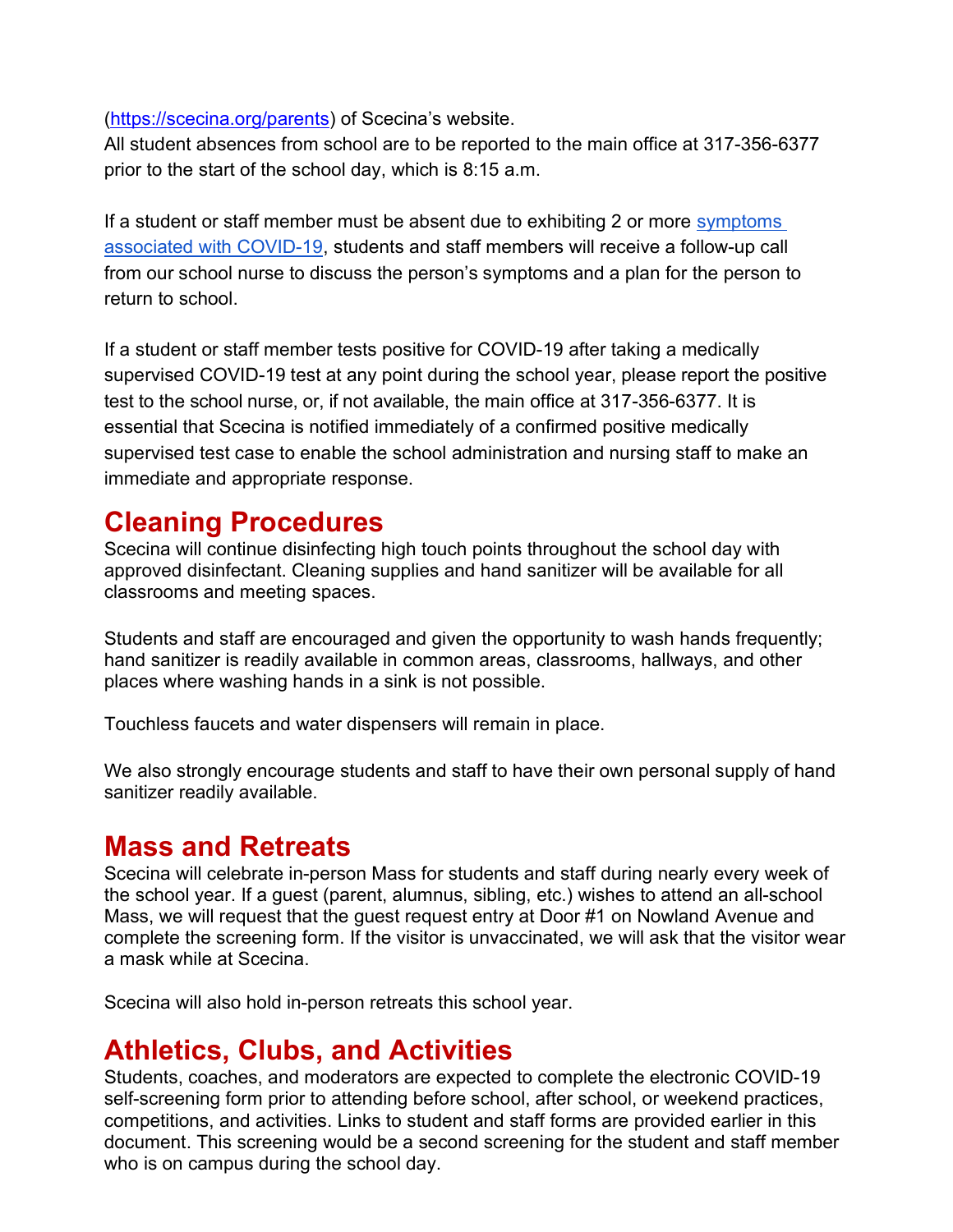A student, coach, or moderator must remain home or return home immediately (after the coach and/or moderator has ensured proper supervision of student participants) in one or both scenarios in the bulleted list below:

- A student, coach, or moderator is exhibiting 2 or more unexplained symptoms associated with COVID-19.
- An unvaccinated student, coach, or moderator has come into close contact (defined as a cumulative total of 15 minutes or more over a 24-hour period of time) with a person who has tested positive from a medically supervised COVID-19 test the day of or the day prior to a practice, competition, or activity held before school, after school, or on the weekend.

If a coach or club/activity moderator has a COVID-19 question or concern, the coach or club/activity moderator shall contact his/her immediate supervisor, who will contact the school nurse to follow the prescribed protocol.

If a student participant (in an athletic or club activity) or parent has a COVID-19 question or concern, the student or parent shall contact the coach or club/activity moderator, who will contact the school nurse to follow the prescribed protocol.

Spectator attendance at competitions and events is not limited at this time.

### Medically Supervised Testing Resulting in Confirmed Case of COVID-19

If your child has received a medically supervised COVID-19 test or is awaiting one, please have him or her remain home from school and all school activities at least until the test result is known and communicated to the school nurse, or if not available, by leaving a message with the main office by calling 317-356-6377. Please report to the school nurse or the school office that a medically supervised test is in the process of being scheduled or that you are awaiting the test result, which will allow your student's counselor and teachers to prepare a success plan for any missed days of school.

If a student, or a member of the student's household, receives a positive COVID-19 test result, we ask that an adult family member report the positive test result to the main office at 317-356-6377 immediately.

In reporting a positive COVID-19 test result to the school, please provide this information at the time of your call:

- $\bullet$  Person(s) in the family who has tested positive
- Date that the COVID-19 test was administered by a medical professional
- Best contact number(s) to reach a person(s) in the household to discuss the situation.

#### **Buses**

Per federal mandates, masks will be required for everyone traveling on school buses. This expectation applies to the use of buses for any club, activity, or athletic event. Hand sanitizer and disinfectant supplies will be available on the buses. Seating charts will be used for each bus ride to aid in contact tracing if necessary.